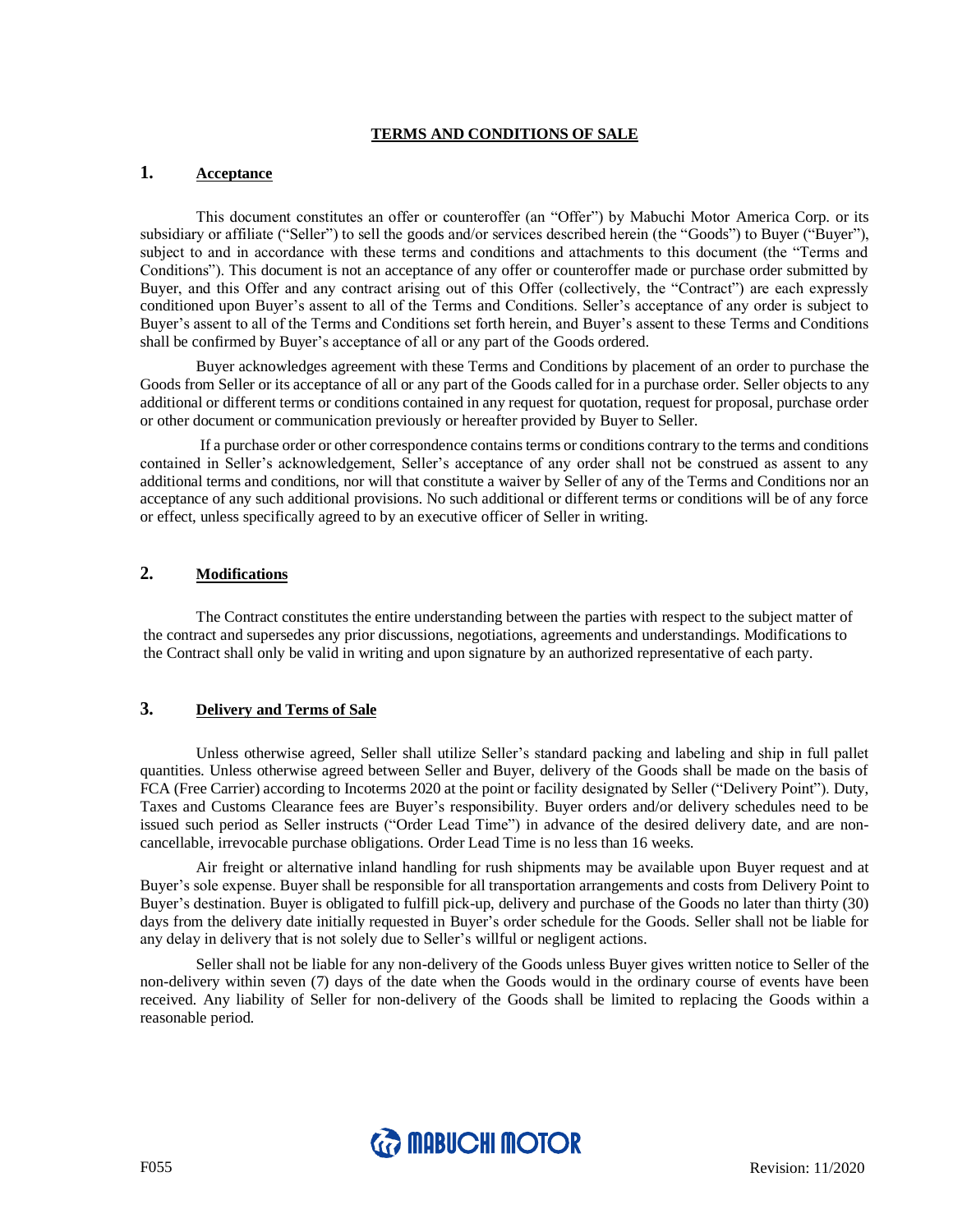## **4. Risk of Loss**

Unless otherwise agreed, the title to the Goods and risk of loss or damage and any further cost and responsibility for claims, delivery, and, if applicable, placement and storage shall pass from Seller to Buyer upon delivery by Seller at Delivery Point, subject to Seller's rights as an unpaid vendor.

# **5. Security Agreement and Insurance**

To secure payment of the price payable under the Contract and performance of all of Buyer's obligations under the Contract, Buyer hereby: (i) grants to Seller a purchase money security interest in all Goods; and (ii) authorizes Seller to file such financing statements and other documents, and agrees to execute such other documents and to do such other acts, as Seller may reasonably deem necessary or advisable to protect its rights in such Goods. In the event Buyer breaches the terms or conditions of the Contract, Seller shall be entitled to, among other damages, an award of costs and attorney fees.

Until Seller has received full payment of the price payable under the Contract, Buyer shall (i) maintain insurance covering all Goods in such amounts and against such risks as is customary by companies engaged in the same or similar business and similarly located, naming Seller as insured or coinsured, and shall, upon Seller's request, furnish evidence of such insurance satisfactory to Seller, and (ii) upon request by Seller, do all things necessary or desirable to adequately insure the Goods against loss or damage.

## **6. Payment**

Unless otherwise agreed, sales will be on a pre-pay on order basis. Any variance from pre-pay on order payment terms must be approved in writing by Seller, and is subject to change at Seller's sole discretion.

If Buyer fails to pay any invoice when due or if, in the judgment of Seller, the financial condition of Buyer or Buyer's parent company, affiliate, related company, group company or any entity that controls or is controlled by or is under the common control with Buyer (collectively, "Buyer's Affiliate") at any time prior to shipment does not justify the extension of credit, then Seller may stop any pending or future shipments until past due amounts are paid in full, and/or require payment in advance or otherwise modify the payment terms upon notice to Buyer.

All delays occasioned by acts of Buyer shall be at the expense of Buyer. Seller reserves the right to assess reasonable charges for its expenses resulting from such delays. All shipments shall be separately invoiced and paid for without regard to subsequent deliveries. Monthly interest at the highest rate allowed by law, shall be charged to all overdue accounts. Buyer will reimburse Seller for all costs and expenses (including attorneys' fees and the costs of bringing any action) incurred in collecting any amounts past due. If a dispute arises between the parties concerning Buyer's alleged right to setoff or recoupment against Seller or its affiliates, the parties shall negotiate in good faith to resolve such dispute.

Notwithstanding the foregoing, Buyer acknowledges and agrees that payments owed to Seller for the Goods supplied under the Contract are not subject to any setoff or recoupment by Buyer unless and until Seller agrees in writing to such setoff or recoupment, and that Buyer shall not exercise its right to setoff or recoupment in connection with any disputed, contingent, or unliquidated claim.

# **7. Prices**

Unless otherwise quoted, prices shall be those in effect at the time of shipment. Unless other terms are specified in the attachments to this document, all prices are quoted and payable in U.S. dollars.

Unless otherwise agreed, the prices quoted do not include any taxes imposed on the sale of the Goods. Any manufacturer's tax, occupation tax, use tax, sales tax, excise tax, goods and service tax (GST), value added tax, duty, custom, inspection or testing fee, or any other tax, fee, interest or charge of any nature whatsoever imposed by any governmental authority (whether domestic or foreign, or federal, state or local) on or measured by the transactions

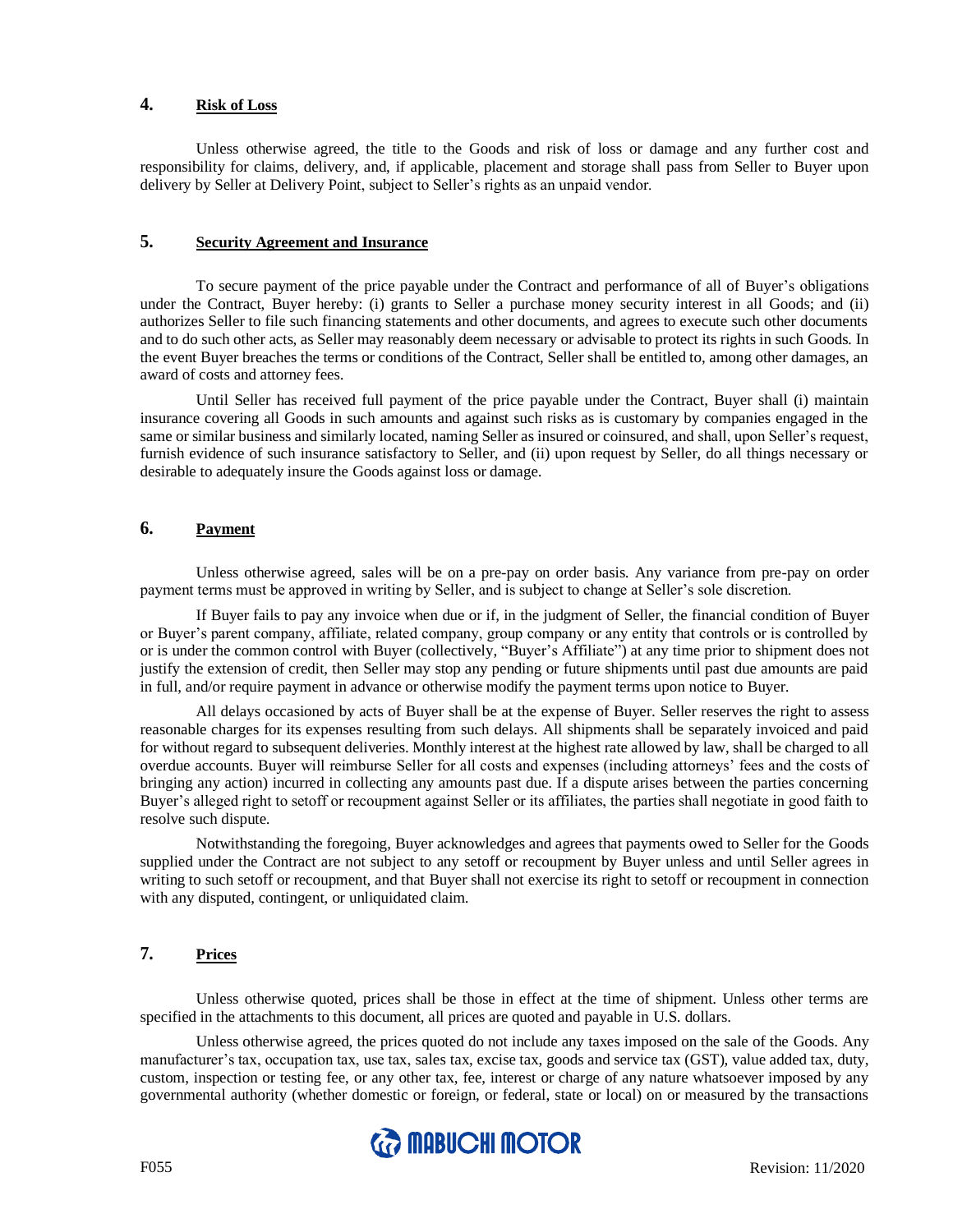between Seller and Buyer (other than income taxes imposed on Seller) shall be added to the price of the Goods, invoiced separately, and paid by Buyer in addition to the prices quoted or invoiced.

Buyer agrees to reimburse Seller for any such tax or provide Seller with acceptable tax exemption certificate.

## **8. Changes in the Goods**

 Buyer may request in writing changes in the specifications and shipping instructions of the Goods. As promptly as practicable after receipt of such request, Seller shall advise Buyer whether such changes are feasible, timing for implementation if feasible, and what amendments to the Contract, if any, may be necessitated by such changes, including, without limitation, amendment of price, specifications and shipment schedule.

If such proposed amendments to the Contract are accepted in writing by Buyer, Seller shall make the requested changes with respect to such Goods as may be affected thereby.

Seller may at any time make such changes in the Goods as shall constitute an improvement of the Goods or production efficiency in the judgment of Seller. Seller may furnish suitable substitutes for materials unobtainable because of priorities or regulations established by governmental authority or non-availability of materials from suppliers.

# **9. Export Packaging and Documents**

Unless otherwise agreed, Seller shall utilize Seller's standard packing and labeling and ship in full pallet quantities. Prices include Seller's standard commercial export packaging, which will vary depending on whether shipment is made by air or ship.

Buyer shall bear any additional expenses required to satisfy Buyer's specifications. Packages will be marked in accordance with Buyer's instructions, and Seller shall furnish packing lists and such other information that Buyer will have advised Seller may be necessary to enable Buyer's agent to prepare documents required for export shipment.

For customs and duty purposes, Buyer shall supply Seller with all necessary information and assistance that is required for proper classification of the Goods and each shipment to secure the most expeditious clearance of each shipment. No shipping devices may be returned to Seller unless such return is accepted in advance by Seller in writing and unless all return freight is prepaid by Buyer.

## **10. Limited Warranty**

- a. Seller provides a Limited Warranty applicable for a period of ninety (90) days from the date of delivery. Seller warrants that all Goods conform to the final specifications as set forth in the Mabuchi Specification for the Goods supplied. Buyer agrees to inspect the Goods upon receipt for completeness and external damage, and forthwith report any deficiency or damage. Seller shall not be liable for insubstantial or cosmetic external defects that do not affect the function of the Goods. Any claim for defect during the warranty period must be made within thirty (30) days of discovery of the defect.
- b. SELLER MAKES NO WARRANTIES OF MERCHANTABILITY OR FITNESS FOR A PARTICULAR PURPOSE, OR ANY OTHER EXPRESS OR IMPLIED WARRANTY, EXCEPT AS PROVIDED IN THIS PARAGRAPH 10. THE FOREGOING WARRANTIES ARE IN LIEU OF ALL OTHER EXPRESS AND IMPLIED WARRANTIES. SELLER EXPRESSLY DISCLAIMS AND EXCLUDES ANY IMPLIED WARRANTY OF MERCHANTABILITY OR FITNESS FOR A PARTICULAR PURPOSE AND ANY WARRANTY ARISING FROM USAGE

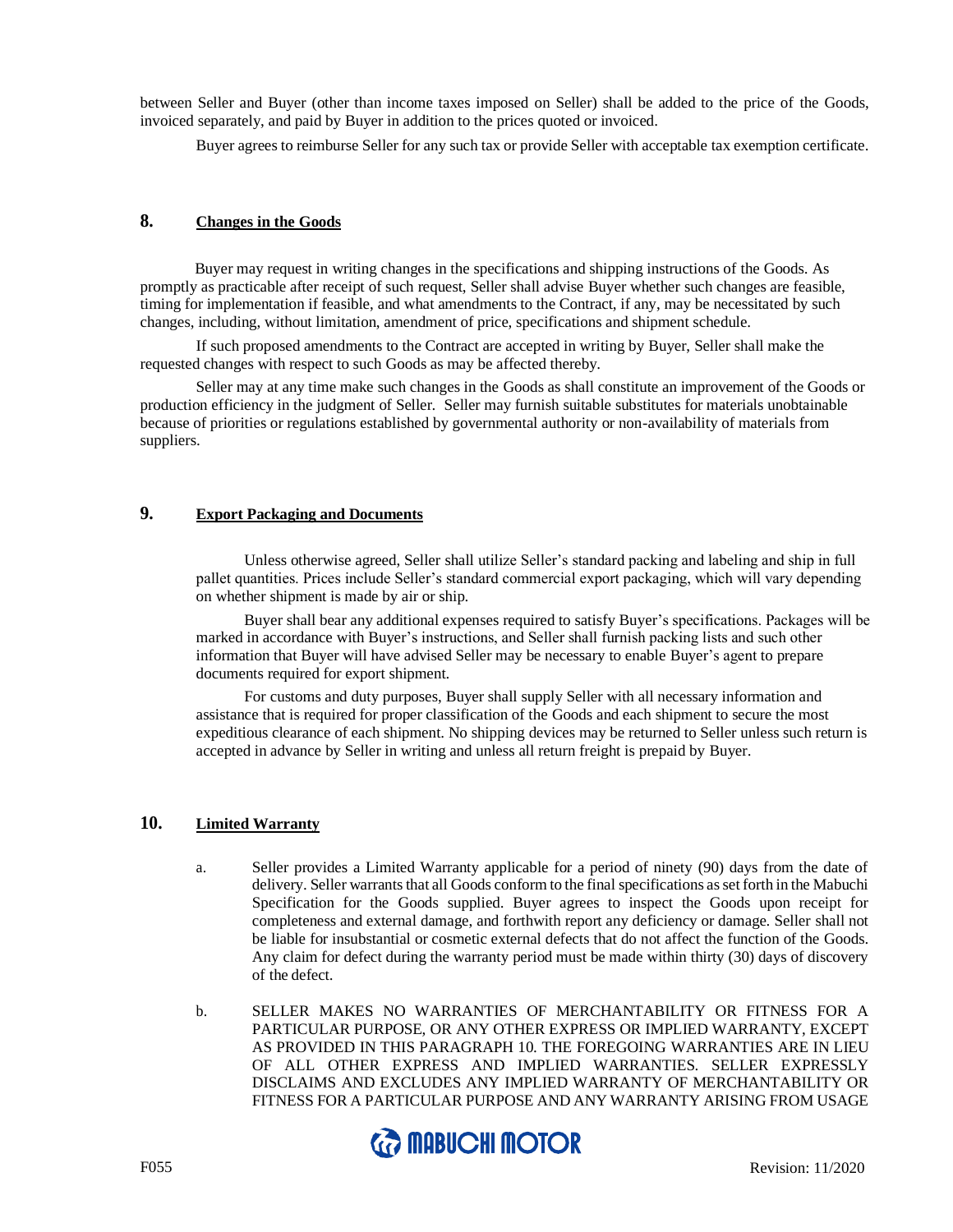#### OF TRADE OR COURSE OF DEALING.

- c. Buyer assumes all risk and liability resulting from use of the Goods, whether used singly or in combinations with other goods.
- d. The warranty set forth in this Paragraph 10 shall not apply in the event of defects or damages caused by: (i) failure of Buyer or any subsequent buyer or user to comply with any operational or maintenance guidelines, parameters or requirements; (ii) physical abuse, including but not limited to, dropping, contaminating with foreign substances, applying excessive loads or forces or improper voltages of or to the Goods or any component or acts of vandalism, by any persons other than Seller, its employees, agents, or subcontractors; (iii) alterations, modifications, additions, or repairs made by anyone other than Seller, its employees, agents or subcontractors; or (iv) accidents or damage resulting from fire, water, wind, hail, lightning, electrical surge or failure, earthquake, theft or similar causes not caused or contributed to by the sole negligence of Seller or its employees, agents, or subcontractors.

### **11. Patents, Trademarks and Copyrights**

- a. Seller, at its own expense, shall defend or settle any suits that may be instituted by an unrelated third party against Buyer to the extent such suits relate to infringement of any patent, trademark or copyright by the Goods manufactured by Seller pursuant to the Contract, if such infringement directly arises out of the use of such Goods, or components thereof, in Buyer's business for any of the purposes for which the same were sold by Seller under the Contract, and provided that Buyer shall (i) have made all payments then due under the Contract, (ii) give Seller immediate notice in writing of any such suit, (iii) transmit to Seller immediately upon receipt all processes and papers served upon Buyer, (iv) permit Seller through its counsel, either in the name of Buyer or in the name of Seller, to defend such suits, and (v) give all needed information, assistance and authority to enable Seller to do so.
- b. If the Goods sold to Buyer under the Contract are held in and of themselves, by final court decision from which no appeal can be taken, to infringe any patent and their use is enjoined, or in the event of a settlement or compromise approved in writing by Seller that precludes future use of the Goods sold to Buyer under the Contract, then Seller (i) shall pay any final and unappealable award of damages in such suit to the extent such damages are directly attributable to such infringement, and (ii) shall, at its own expense and at its sole option, (A) procure for Buyer the right to continue using such Goods to the extent contemplated in the Contract, (B) modify such Goods to render them noninfringing, (C) replace such Goods with noninfringing Goods, or (D) refund the price paid by Buyer for such Goods after Buyer's return of such Goods to Seller. This Paragraph 11 states Seller's sole obligation and Buyer's exclusive remedy with respect to patent, trademark or copyright infringement, provided that Seller's liability for patent, trademark
- and copyright infringement shall not exceed the price paid by Buyer under the Contract. c. Seller shall own and continue to own any and all intellectual property rights (including any rights in patents, trademarks, copyrights, and similar intellectual property rights, in any relevant jurisdictions) related to or embodied in the Goods, and no rights in such intellectual property are transferred or licensed to Buyer other than the limited right to incorporate the Goods purchased from

### **12. Limitation of Remedies**

- a. Seller shall be given reasonable and prompt opportunity to examine any claim of defect by Buyer.
- b. Buyer agrees that its sole and exclusive remedy against Seller shall be limited to either repair or



Seller in goods to be manufactured or sold by Buyer.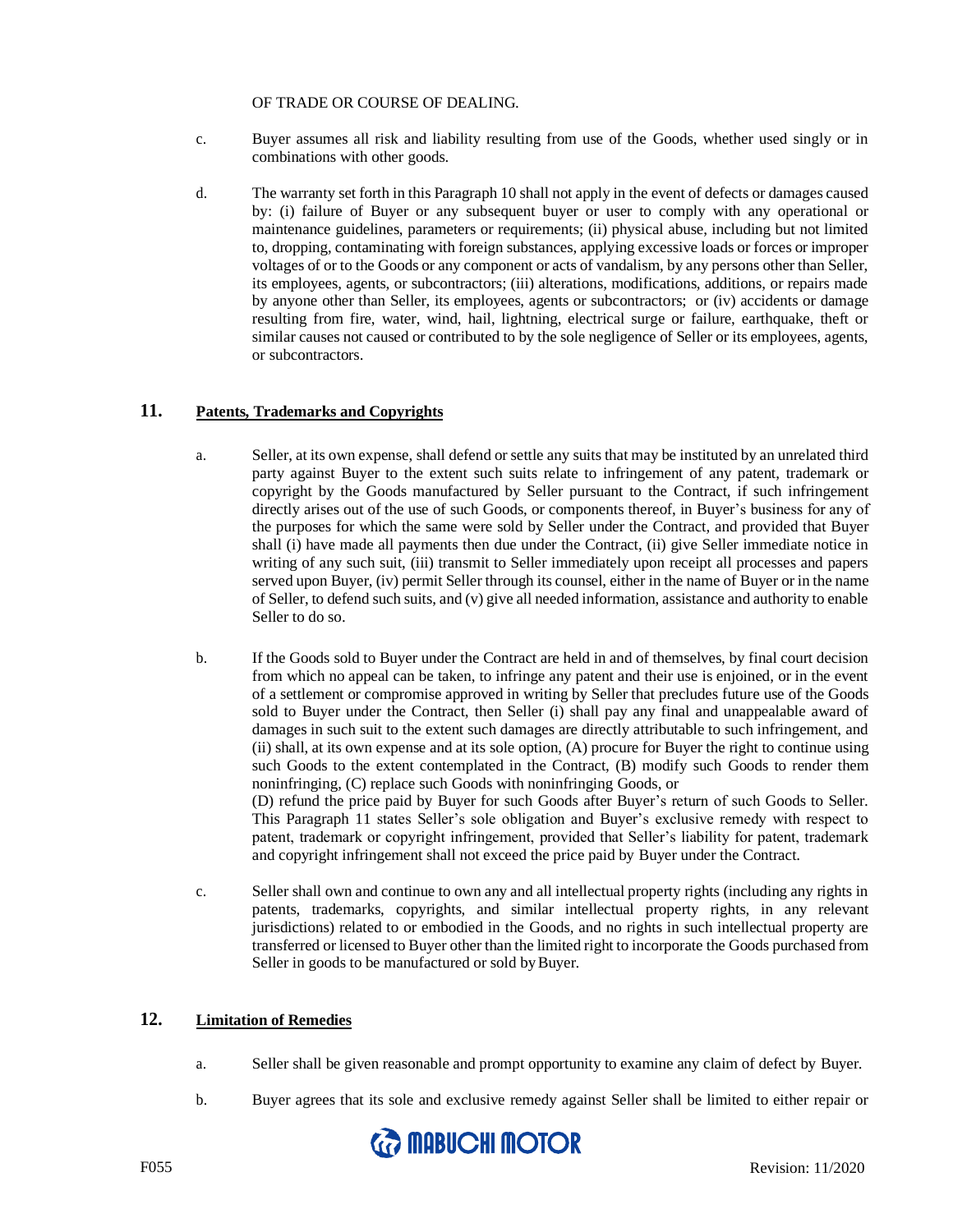replacement of the Goods or a refund of the purchase price at Seller's option. This exclusive remedy shall not be deemed to have failed of its essential purpose so long as Seller is willing to repair or replace the defective Goods.

### **13. Limitation of Damages**

- a. THE MAXIMUM LIABILITY, IF ANY, OF SELLER FOR ALL DAMAGES, INCLUDING WITHOUT LIMITATION CONTRACT DAMAGES AND DAMAGES FOR INJURIES TO PERSONS OR PROPERTY, WHETHER ARISING FROM SELLER'S BREACH OF CONTRACT, BREACH OF WARRANTY, NEGLIGENCE, STRICT LIABILITY, OR OTHER TORT, IS LIMITED TO AN AMOUNT NOT TO EXCEED THE PURCHASE PRICE OF THE GOODS AT ISSUE IN THE CLAIM.
- b. IN NO EVENT SHALL SELLER BE LIABLE TO BUYER FOR ANY SPECIAL, INCIDENTAL, INDIRECT, CONSEQUENTIAL, OR PUNITIVE DAMAGES, INCLUDING WITHOUT LIMITATION, LOST REVENUES AND PROFITS AND/OR MONETARY REQUESTS RELATING TO RECALL EXPENSES AND REPAIRS TO PROPERTY INCLUDING THIRD PARTY CLAIMS, EVEN IF IT HAS BEEN ADVISED OF THE POSSIBILITY OF SUCH DAMAGES.
- c. Notwithstanding anything to the contrary in the Contract, Seller shall not be responsible for, and shall incur no liability with respect to, any information supplied by Buyer or any of its subcontractors to Seller.
- d. THE PARTIES ACKNOWLEDGE AND AGREE THAT THE LIMITATION OF DAMAGES PROVISIONS SET FORTH IN THIS PARAGRAPH 13 SURVIVE BETWEEN BUYER AND SELLER EVEN IF THE EXCLUSIVE REMEDY SET FORTH ABOVE IS DEEMED TO FAIL OF ITS ESSENTIAL PURPOSE.

### **14. Confidentiality**

- a. All information and materials received by Buyer from Seller or Seller's agents pursuant to the Contract (including any idea, concept, design, prototype, product configuration, invention, method, procedure, system, plan, model, program, software or code, data, specification, drawings, diagram, flow chart, documentation, know-how, work of authorship, and any other subject matter, material, or information that is considered by Seller to be proprietary or confidential and/or that otherwise qualifies for protection under any law providing or creating intellectual property rights, collectively referred to herein as "Confidential Information") shall remain the property of Seller and shall be treated by Buyer as confidential unless Seller has indicated a contrary intent in writing.
- b. Buyer agrees to adopt measures to protect the secrecy and confidentiality of Confidential Information that are reasonable under the circumstances, and will promptly notify Seller of any loss, misuse, or unauthorized disclosure of Confidential Information.
- c. Buyer will not remove any confidentiality, proprietary, or similar markings from Confidential Information. Immediately upon termination of the Contract, all such Confidential Information, together with any and all copies thereof, shall be returned to Seller.
- d. Any Confidential Information made, conceived, developed or acquired by Seller in connection with the Contract or any related order shall vest in and inure to Seller's full benefit, notwithstanding any charges therefor that may have been or may be imposed by Seller, and shall not be disclosed to third parties without Seller's prior written consent. This obligation shall continue for so long as any Purchase Order for the Goods related to or using such Confidential Information is in effect and for a period of two years thereafter, provided, however, that the obligations of confidentiality with respect to Confidential Information designated by Seller to constitute a trade secret shall continue

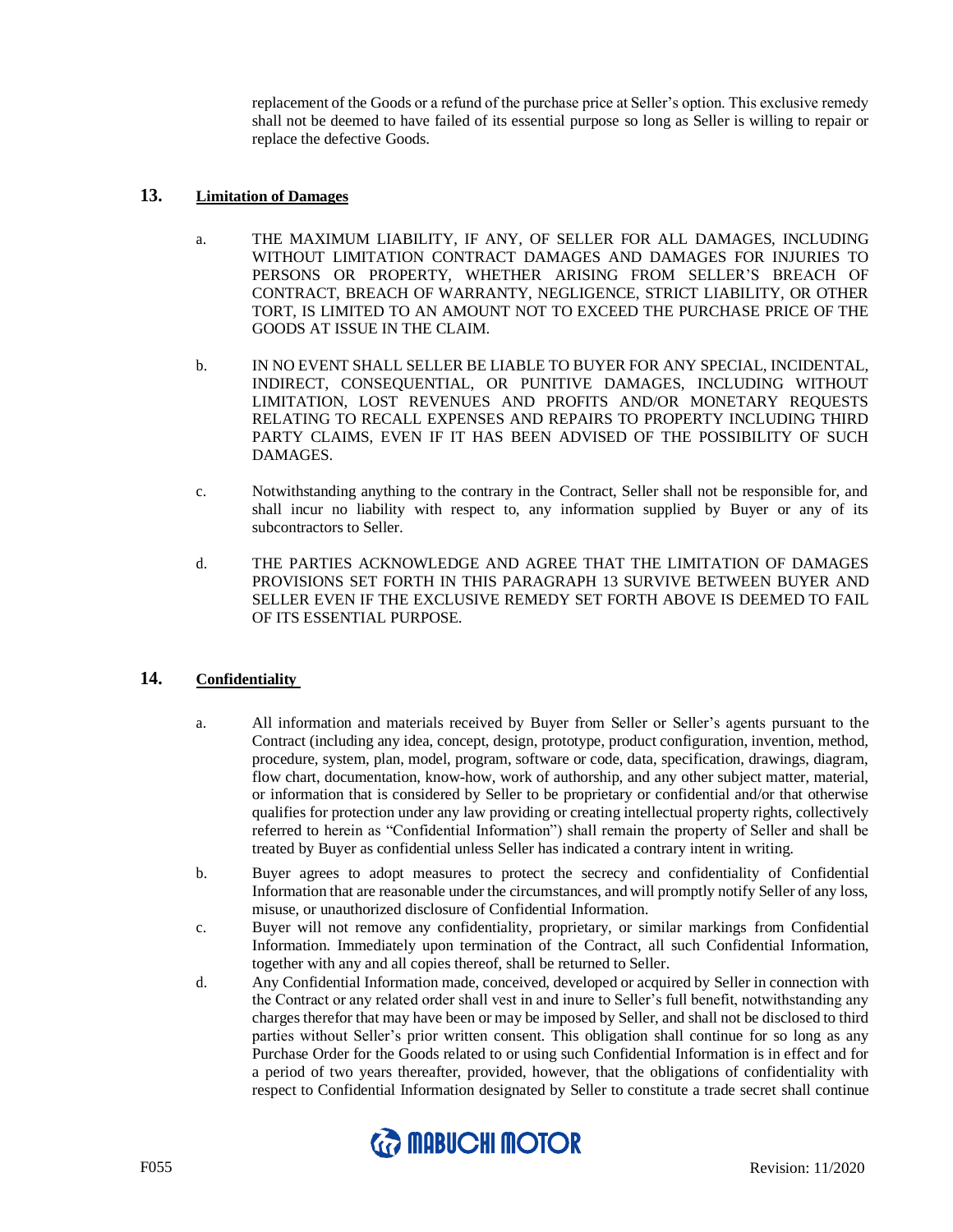for as long as such information is entitled to protection as a trade secret.

- e. The obligations of confidentiality herein will not apply to information that:
	- (i) is or becomes publicly known through no fault of Buyer;
	- (ii) can be proved to be already known to or possessed by Buyer at the time of disclosure;
	- (iii) can be proved to be independently developed by Buyer without use of or reference to Confidential Information; or
	- (iv) is lawfully obtained by Buyer from a third party under no obligation of confidentiality.
- f. In the event that Buyer is ordered to disclose Confidential Information pursuant to a judicial or governmental request, requirement or order, if legally permitted to do so, Buyer shall promptly notify Seller and take reasonable steps to assist Seller in contesting such request, requirement or order or in otherwise in protecting Seller's rights prior to disclosure.

## **15. Buyer's Property**

Any property of Buyer placed in Seller's custody for performance of the Contract is not covered by Seller's insurance, and no risk is assumed by Seller in the event of loss or damage to such property by fire, water, burglary, theft, civil disorder or any event beyond Seller's control.

# **16. Force Majeure**

Seller shall not be liable for delays or failures in performance of an order or default or delay in delivery arising out of or resulting from causes beyond its control. Such causes include, but are not restricted to, acts of God, acts of Buyer, acts of the Government (justified or not) or the public enemies, fires, explosions, earthquakes, tsunami, floods, epidemics, diseases, quarantine restrictions, strikes, lockouts, labor disputes, freight embargoes, wars (declared or undeclared), terrorist acts, riots, insurrections, civil disturbances, accidents to means of transportation, severe weather or default of suppliers due to any of such causes.

### **17. Compliance with Law and Policies**

Buyer shall comply with all applicable laws, regulations and ordinances. Buyer shall maintain in effect all the licenses, permissions, authorizations, consents and permits that it needs to carry out its obligations under the Contract. Buyer shall comply with all export and import laws of all countries involved in the sale of the Goods under the Contract or any resale of the Goods by Buyer. Buyer assumes all responsibility for shipments of the Goods requiring any government import clearance. Seller may terminate the Contract if any governmental authority imposes antidumping or countervailing duties or any other penalties on the Goods.

# **18. Termination**

a. Unless otherwise set forth on the face of Seller's quotation, the term of the Contract shall be one year. Either party may cancel the Contract upon ninety (90) days written notice. In the event of such a cancellation by Buyer, Buyer shall pay to Seller: (i) the agreed unit prices for completed Goods (or components or units of components thereof) under the Contract or any related order; including the prices for finished goods to be supplied for a period equivalent to Order Lead Time, not less than 16 weeks, based on any forecasted schedule, release or order issued by Buyer prior to notice and acceptance of cancellation or the annual planned production of the Goods estimated by Seller; (ii) the prices for parts and raw materials that are prepared or to be prepared for making the Goods for a period designated by Seller, at least 25% of Order Lead Time (the length of such period is decided based on characteristics of the parts and raw materials); (iii) the prices for then existing inventories of the Goods, semi-products, related parts and raw materials for supply to Buyer that are not included

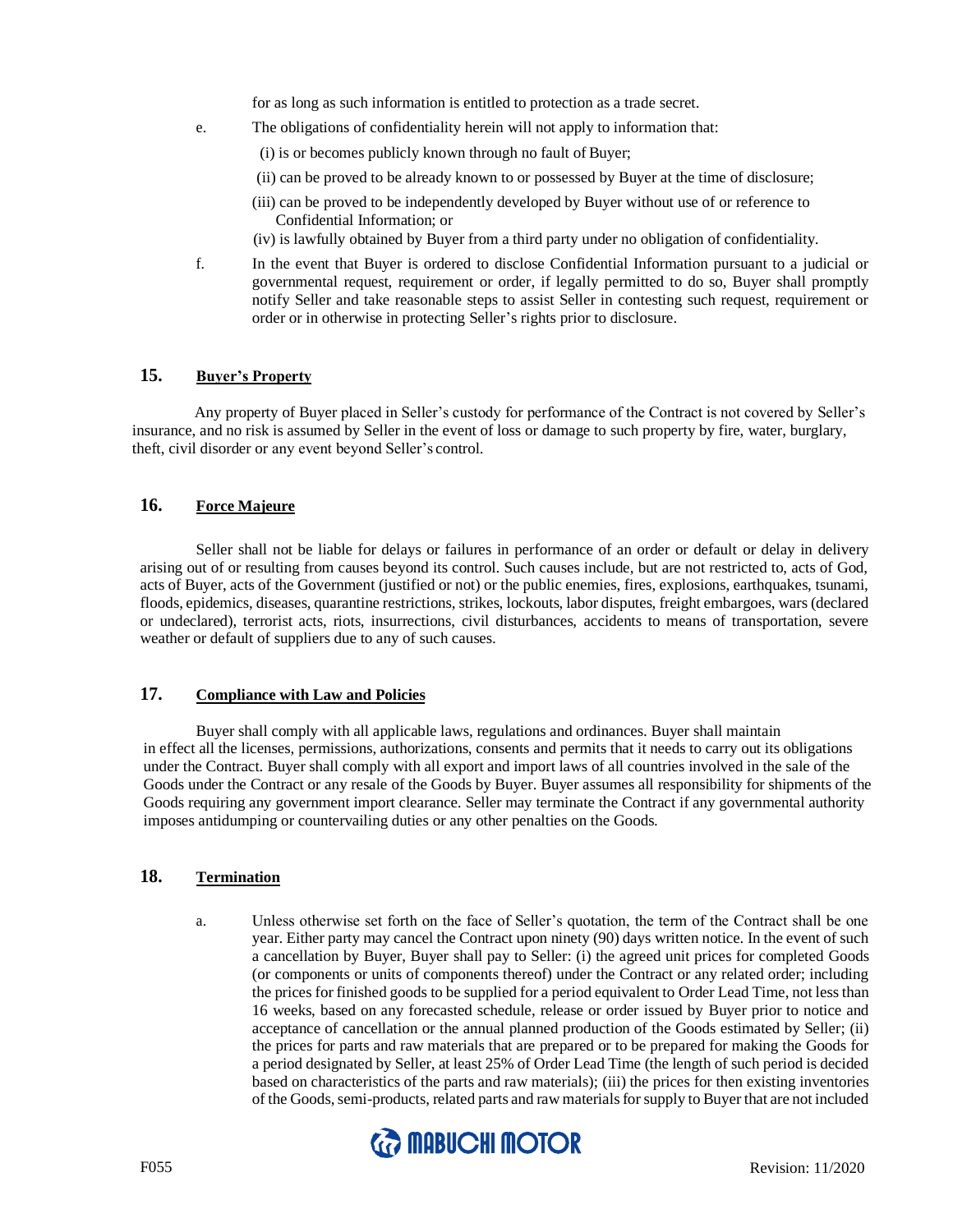in the prices according to (i) and (ii); (iv) all other costs incurred by Seller prior to cancellation directly connected with work under the Contract or any related order; (v) all other costs incurred by Seller associated with the cancellation of the Contract or any related order, including, without limitation, cancellation charges under subcontracts, charges for packing, removal to storage and/or restocking; plus (vi) 15% of the sum of (i) through (v). The amounts of (i) through (vi) shall be calculated and determined by Seller and be accordingly informed to Buyer without delay. Until Seller has received all of the foregoing cancellation charges, all cancelled Goods shall remain the sole and exclusive property of Seller, regardless of the state of completion of such Goods.

- b. If any of the following events occurs, in addition to any remedies that may be provided herein, Seller may terminate the Contract, in whole or part, and/or cancel any accepted Buyer's order with immediate effect upon written notice to Buyer without any liability against Buyer, and may claim damages incurred due to such event to Buyer:
	- (a) Buyer fails to pay any amount owed to Seller when due and payable;
	- (b) Buyer commits a material breach of any of its obligations under the Contract and such breach is not cured within a reasonable period after receipt of notice from Seller;
	- (c) Buyer or Buyer's Affiliate becomes insolvent (including, but not limited to, dishonoring its drawn bill or check);
	- (d) Buyer or Buyer's Affiliate (i) makes a general assignment for the benefit of creditors, (ii) institutes proceedings to be adjudicated a voluntary bankrupt, (iii) seeks reorganization or other similar proceedings under any relevant law, (iv) has a decree entered against it by a court of competent jurisdiction appointing a receiver, liquidator, trustee or assignee in bankruptcy or insolvency covering all or substantially all of the property of Buyer or Buyer's Affiliate or providing for the liquidation of its property or businesses, or (v) files or initiates proceedings similar to the above-mentioned;
	- (e) Involuntary proceedings, if any, with regard to above (d) against Buyer or Buyer's Affiliate are initiated and not dismissed by a court within a reasonable period;
	- (f) Buyer or Buyer's Affiliate is subject to any judicial or extrajudicial proceeding that results or may result in attachment of assets, intervention or foreclosure of its assets;
	- (g) Buyer or Buyer's Affiliate resolves the dissolution or enters the liquidation procedures;
	- (h) Buyer or Buyer's Affiliate commits a material violation of the law or receives any administrative disposition, including, but not limited to, business suspension or cancellation of business license;
	- (i) Credibility or the financial condition of Buyer or Buyer's Affiliate is deteriorating or there is a reasonable reason to deem that such credibility or the financial condition is deemed to be deteriorating;
	- (j) Buyer or Buyer's Affiliate consummates a change of control. In this Paragraph, "change of control" means a transfer of all or substantially all of its assets, merger with another company, transfer of more than 50% of its share capital or interest, and/or right to appoint 50% or more of its board of directors or other similar controlling body and/or the transfer of power to direct or cause the direction of the management and policies of Buyer or Buyer's Affiliate, or equivalent events;
	- (k) Major product recall or equivalent serious quality problems occurs as a result of the defect in the products of Buyer or Buyer's Affiliate; or
	- (l) There exists any matter equivalent to the above items of (a) through (k).
- c. In case that the Contract is terminated according to Paragraph 18.b, upon demand from Seller, all payment obligations of Buyer owed to Seller shall be accelerated and become immediately due and payable.